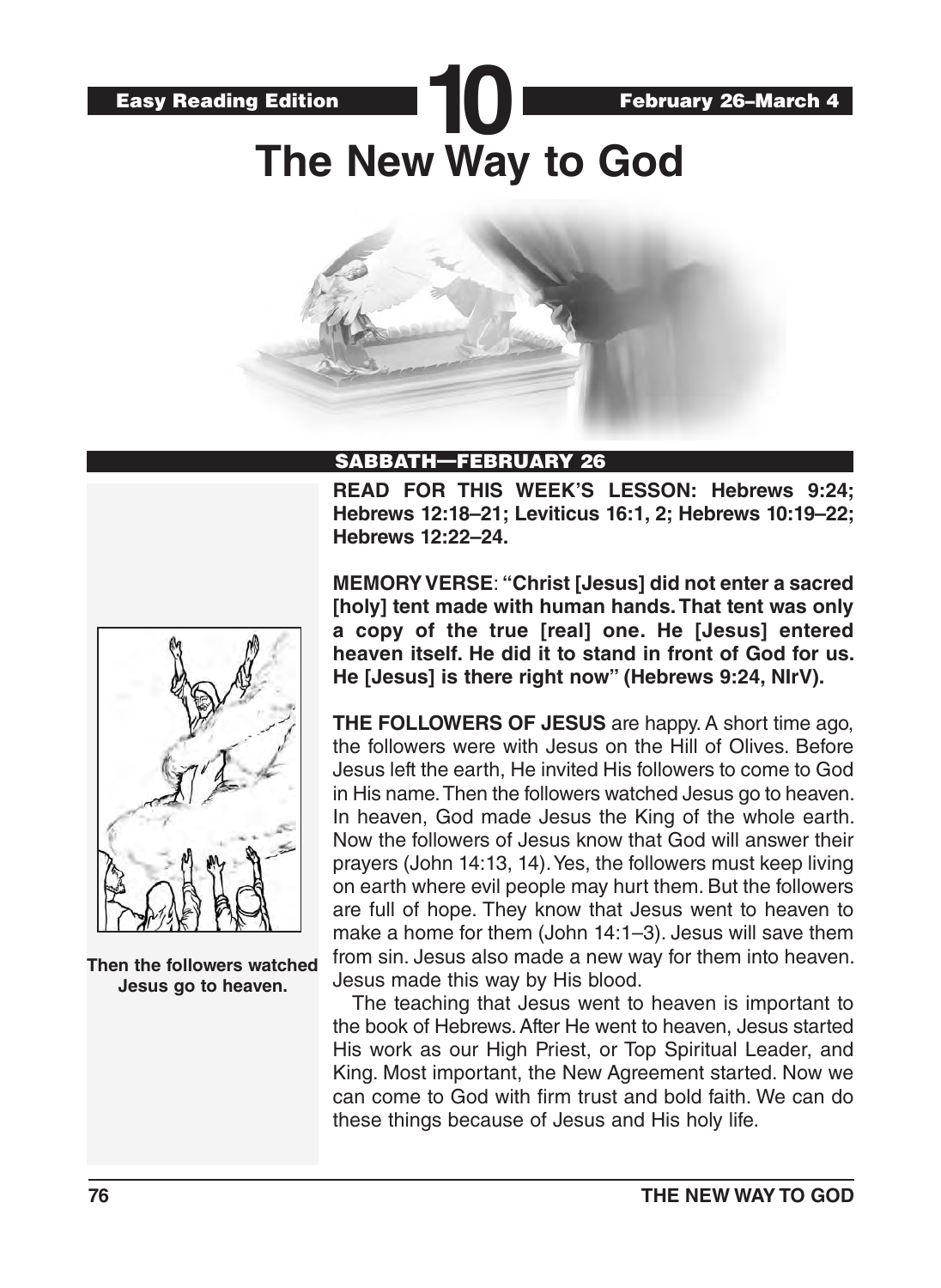## SUNDAY—FEBRUARY 27 Lesson 10

### **WHEN JESUS COMES TO THE FATHER (Hebrews 9:24)**

## **Why does Jesus leave this earth and go to heaven? For the answer, read Hebrews 9:24.**

To help us understand Hebrews 9:24, let us first look at the feasts that God gave to Israel: " 'Three times a year you must celebrate a feast in my honor. Celebrate the Feast of Unleavened [flat] Bread. For seven days, eat bread made without yeast [makes dough rise], just as I commanded you. Do it at the appointed [chosen] time in the month of Aviv [late March]. You came out of Egypt in that month. You must not come to worship me with your hands empty [with no offering]. Celebrate the Feast of Weeks. Bring the first share [part] of your crops from your fields. Celebrate the Feast of Booths [shelters]. Hold it in the fall when you gather in [collect] your crops from your fields. Three times a year all your men must come to worship me. I am your Lorp and King' " (Exodus 23:14–17, NIrV).

So, the Feast of Unleavened Bread, or Passover, showed the time when God freed Israel from Egypt. Next came the Feast of Weeks, also named Pentecost. By New Testament times, the Jews celebrated Pentecost as the time when God gave Israel the law at Sinai. Finally, the Feast of Booths showed the time when God cared for Israel in the desert.

Now that we reviewed the feasts, let us go back to Hebrews 9:24. This verse shows Jesus coming to the Father after He wakes up from the dead. Jesus does not come empty handed. He offers God a better gift than any priest, or holy leader, can give: His own blood (Hebrews 9:23, 24).

Jesus honors all the special feasts right on time. He dies at the ninth hour the day before Passover. The ninth hour is the time when the Passover lamb is killed (John 19:14; Matthew 27:45–50). Then Jesus wakes up from the dead and goes to heaven where God accepts His offering for our sins (John 20:17; 1 Corinthians 15:20). On this day, the priest waves the ripe barley to show thanks to God for the first crops (Leviticus 23:10–12). 40 days later, Jesus starts His work for us in heaven and pours out the Holy Spirit on the day of Pentecost (Acts 1; Acts 2). At this time, the New Agreement starts.

Why did males in Bible times travel to the feasts? They went to "see [God's] face" (Psalm 17:15, ERV). To "see the face of God" shows us someone who asks God for help (2 Chronicles 7:14; Psalm 27:8; Psalm 105:4). That is what Jesus does when He goes to heaven. He asks God to help us.



**"Bring the first share [part] of your crops from your fields" (Exodus 23:16, NIrV).**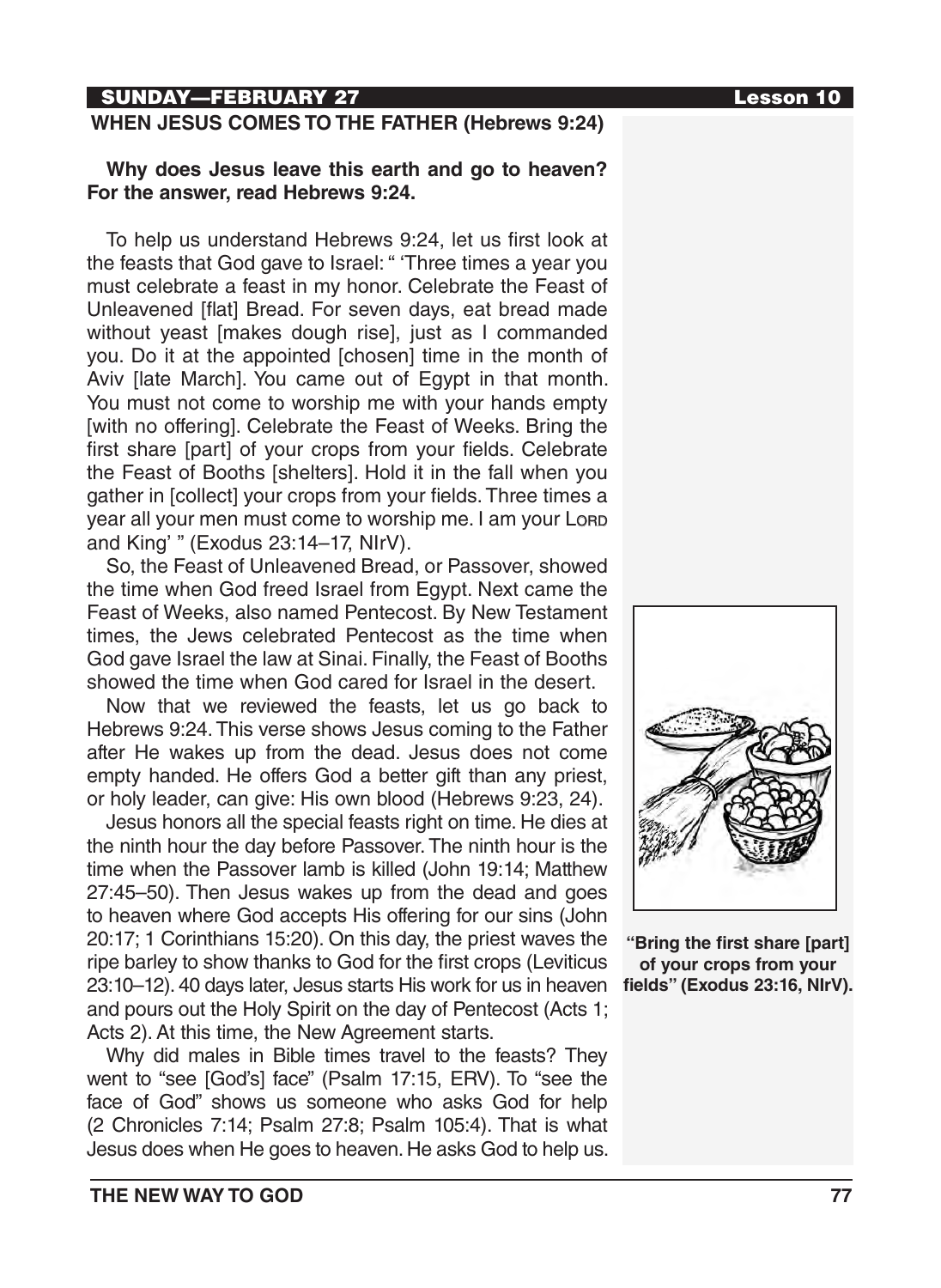### Lesson 10 MONDAY—FEBRUARY 28

**On the third day, the people "wait until the trumpet blows" first before they go near the mountain (Exodus 19:13, ERV).**

## **THE INVITATION FROM GOD (Hebrews 12:18–21)**

# **What experience does Israel have at Sinai? For the**

**answer, read Hebrews 12:18–21.** 

## God has a special plan for His people after He frees them from Egypt. What is this plan? God wants a special, personal friendship with His people. God tells Israel, " 'You people saw what I did to the people of Egypt. You saw that I carried you out

of Egypt like [the same as] an eagle and brought you here to

me' " (Exodus 19:4, ERV; read also Exodus 19:3). So, God tells Moses to help the people get ready to meet Him (Exodus 19:10–15). The people who do not get ready will die. So, the people get ready for two days. They wash their clothes. They pray. They ask God to clean their hearts from sin. On the third day, the people "wait until the trumpet blows" first before they go near the mountain (Exodus 19:13, ERV). God wants the people to have the same experience Moses and the leaders will have later when they go up the mountain to meet God. At that time, the leaders "saw God, and ate and drank" and did not die (Exodus 24:9–11, NLV). Later, Israel understands that God showed His glory to them when He came down on the mountain. They also learned that humans can " 'continue living even after God speaks to' " them (Deuteronomy 5:24, ERV). But when the time comes for the people to come near the mountain, they do not have enough faith. Moses talks about this time many years later: " 'You were afraid of the fire and did not want to approach the mountain' " (Deuteronomy 5:5, NLT). So, the people ask Moses to go up the mountain to talk to God for them (Deuteronomy 5:25–27; compare with Exodus 20:18–21).

God showed His glory at Sinai to teach His people an important lesson. God wanted His people to "fear" or respect and obey Him. When we "fear" the Lord, we will have life, wisdom, and honor (Deuteronomy 4:10; compare with Psalm 111:10; Proverbs 1:7; Proverbs 9:10; Proverbs 10:27). God also wanted His people to see that He is full of mercy and love for His people (Exodus 34:4–8). God wanted His people to come to meet with Him so much. But they were afraid and asked Moses to go to God for them. God did not want His people to be afraid of Him. Their fear was not part of His plan. The people felt fear because they had no faith.

**Our holy God wants to meet with us. What must we do first to get ready to come near Him?**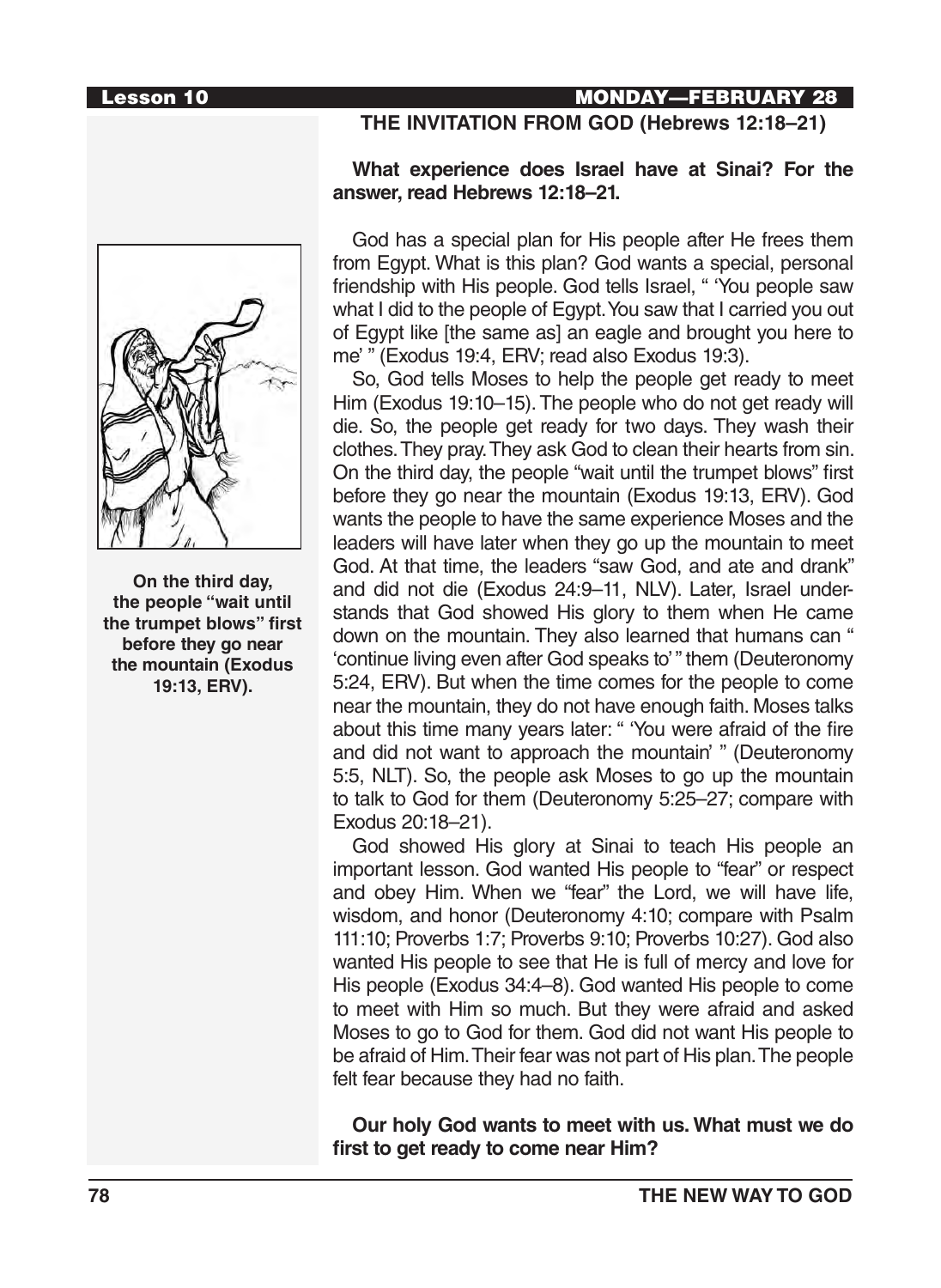## TUESDAY—MARCH 1 Lesson 10

## **THE NEED FOR A CURTAIN (Leviticus 16:1, 2)**

The Israelites in the desert built the Tent of the Agreement. There they met God and worshiped Him. The tent had several "curtains." First, a curtain or screen went around the whole yard for the tent (Exodus 38:9, 18). This screen was the same as a wall. Second, a curtain separated the tent from the yard outside (Exodus 36:37). Third, a curtain hung between the Holy Room and the Most Holy Room inside the tent (Exodus 26:31–35). So, these curtains were the same as doors and walls. Few people were allowed to enter those rooms.

## **Read Leviticus 16:1, 2 and Leviticus 10:1–3. What warning do we read about in these verses?**

When Israel worshiped the gold cow, God refused to lead the people to the Promised Land. The people were stubborn. God did not want the people to do anything that caused Him to destroy them on the way (Exodus 33:3). So, Moses moved the Tent of the Agreement far away from the camp (Exodus 33:7). Then Moses asked God to forgive Israel. God forgave them. God also agreed to take the people to the Promised Land (Exodus 33:12–20). But first God made rules to protect Israel while He lived with them.

The Israelites set up their camp in the shape of a square. The Tent of the Agreement was put in the middle of this square. Then the Levites camped around the tent to protect it and its furniture from anyone who was not a Levite (Numbers 1:51). So, we see that the Levites were the same as a human "curtain" that protected the people of Israel: "The Levites will set up their tents so that they surround [go all the way around] the Tent of the Agreement. They will serve as guards [watchmen] and keep the people away from the Tent. This will protect the Israelites from the Lord's anger" (Numbers 1:53, ERV).

Jesus, our High Priest, or Top Spiritual Leader, is our "curtain." Jesus became a man to show us the saving mercy of God (John 1:14–18). God lived in His Son and made His home with us. Because of Jesus, a holy and perfect God can live among people who are not perfect.

**God made the earth and sky. This same God lived among people who were slaves that escaped from Egypt. What does this Bible truth teach us about our God who wants to live with us?**

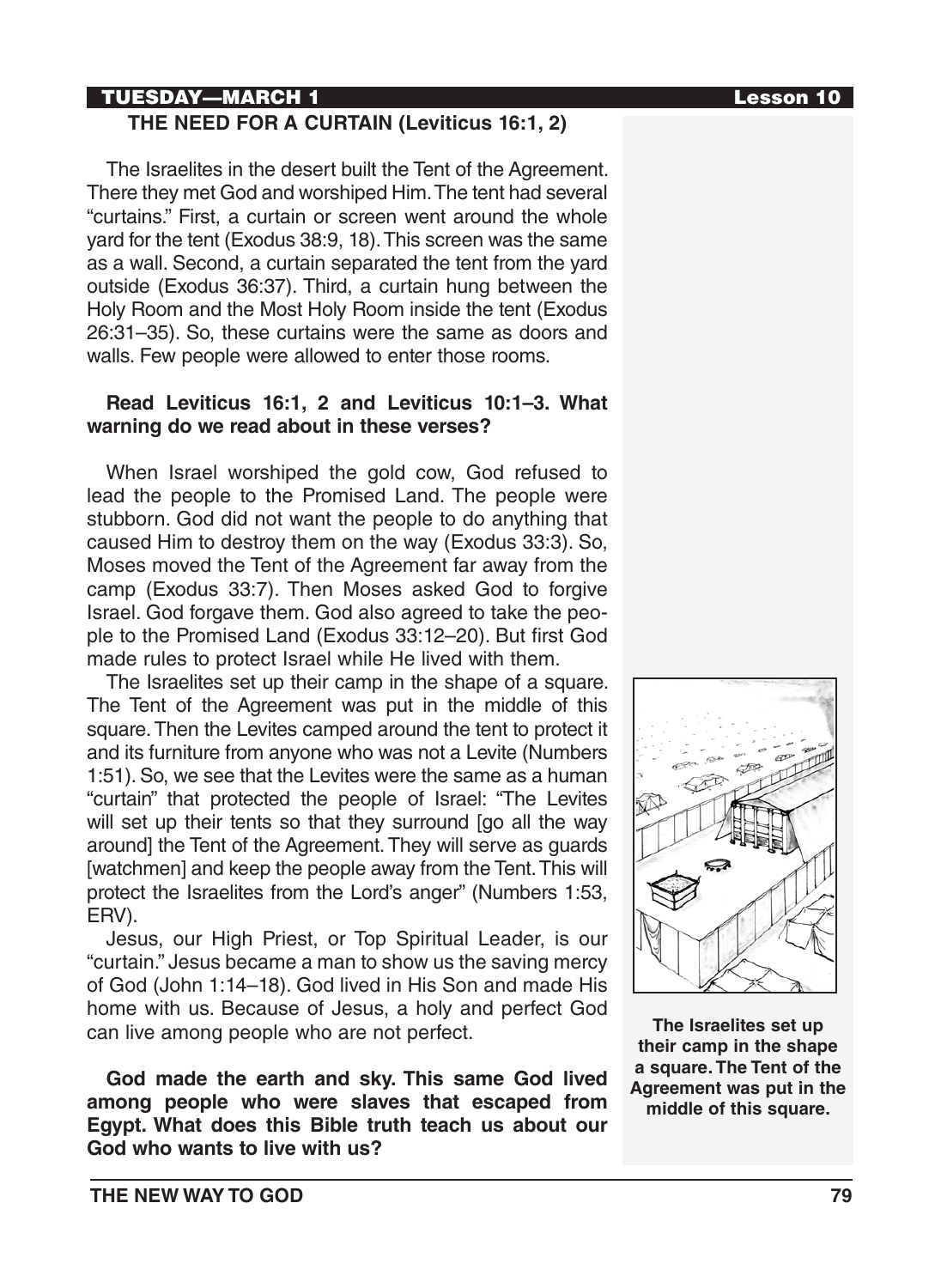

**Jesus invites us to follow Him inside the temple in heaven.**

## Lesson 10 WEDNESDAY—MARCH 2

## **THE NEW AND LIVING WAY (Hebrews 10:19–22)**

## **Read Hebrews 10:19–22. What invitation does Paul share with us in these verses?**

Paul tells us that Jesus invites us to follow Him inside the temple in heaven. This idea agrees with Bible truth we already learned in Hebrews. Jesus is the "leader of our faith" (Hebrews 12:2, ERV). Jesus went ahead of us to open a new way behind the curtain in the temple in heaven (Hebrews 6:19, 20; Hebrews 2:10). This new way is named the New Agreement. The agreement started when Jesus went back to heaven and God accepted His offering for our sins. The new way is different from the Old Agreement. Paul says the Old Agreement is "old and useless" and "ready to disappear" (Hebrews 8:13, ERV). Under the New Agreement, God forgives us for our sins. God also writes His law in our hearts. Now we can come to God with sure faith. Have we done anything to make ourselves worthy to come near to God? Of course not! We can come near to God only because of Jesus. Jesus did everything the agreement said needed to be done so that God can freely forgive us.

Paul says that the Old Agreement started when two things happened: (1) The Holy Tent of Meeting was built. (2) Also, the priests, or religious leaders, were separated from the rest of Israel to serve God (Hebrews 9:18–21; compare with Exodus 40; Leviticus 8; Leviticus 9). God made the Old Agreement because He wanted a close personal connection with His people, Israel (Exodus 19:4–6). When Israel accepted the agreement, God right away commanded them to build Him a house. Then He lived among them. The agreement started when God came to live with His people. The New Agreement works the same way for us (Hebrews 5:1–10; Hebrews 7:1–8:13).

Jesus did something else for us when He became our High Priest, or Top Spiritual Leader. Jesus put a stop to the visits Satan made to heaven to accuse us in front of God. Zechariah 3 shows how Satan went to God and accused Joshua the high priest. Joshua is a word picture for the people of God. Satan accused Job, too (Job 1; Job 2). But because Jesus made an offering for our sins, God threw Satan out of heaven forever (John 12:31; John 16:11). Now Jesus fights for us and saves us!

**What will Satan say against you? Are you happy that God will stop Satan? How do you grab hold of this promise?**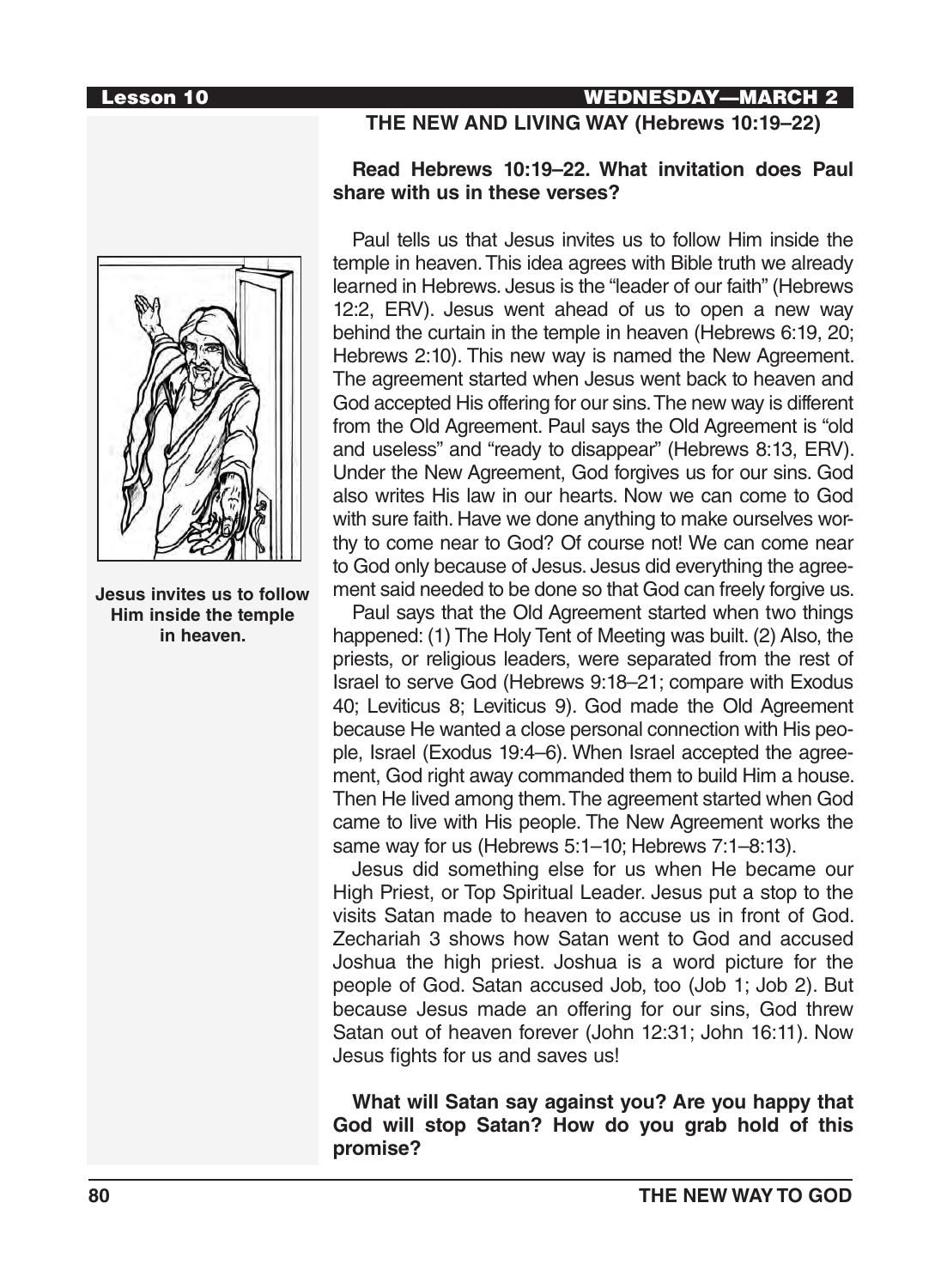## THURSDAY—MARCH 3 Lesson 10

## **THEY WILL SEE HIS FACE (Hebrews 12:22–24)**

**Read Hebrews 12:22–24. In these verses, Paul says, "You have come to a hill called [named] Zion. You have come to the city of the living God. It is the Jerusalem in heaven" (Hebrews 12:22, WE). What is Paul talking about?**

Paul says the followers of Jesus "come" to Zion. Zion is another name for Jerusalem. By faith, the followers come to the Jerusalem in heaven where they will live in the future. The city of heaven is part of the things they "do not see" now but "hope to get" by faith (Hebrews 11:1, WE).

But this Bible truth is not the whole meaning of Hebrews 12:22–24. We also come to Zion because of Jesus. Jesus gives us a place where we may sit with Him right now in heaven (Ephesians 2:5, 6; Colossians 3:1). Jesus is in heaven right now. His being in heaven right now is Bible fact and history. This history encourages us to "keep our trust in Jesus Christ" and "hold on to the things we believe" (Hebrews 4:14, 16, NLV, WE).

So, with Jesus' help, we can live in heaven right now with God. Our lives should show we believe in the Bible. Because of Jesus, we are "blessed to hear God's good message and see the great power of his new world" (Hebrews 6:4, 5, ERV). Jesus is our High Priest, or Top Spiritual Leader, in heaven right now. "This promise gives our hearts something to hold on to. It keeps our hearts strong and steady. It will take us into the Holy Place right inside God's house" (Hebrews 6:19, WE). We can trust in this promise, for sure (Hebrews 7:22).

God has a plan not only for Jesus but also for us. Remember how we said that when Jesus went to heaven, He honored all the special feasts right on time? We saw how Jesus honored the Passover and the Feast of Weeks (read the study for Sunday). Hebrews and Revelation show us that Jesus will keep the final feast in the future: the Feast of Booths, or Shelters. We will celebrate this feast with Jesus when we are in "the city that is planned and built by God" (Hebrews 11:10, ERV; read also Hebrews 11:13–16). This city is the New Jerusalem in heaven. We will not build shelters there in the city the way the Israelites did in the city of old Jerusalem. God is our Shelter or Tent. God Himself will come from heaven to this earth. Then we will live with Him forever (Revelation 7:15–17; Revelation 21:1–4; Revelation 22:1–5; Numbers 6:24–26).



**Paul says the followers of Jesus "come" to Zion. Zion is another name for Jerusalem.**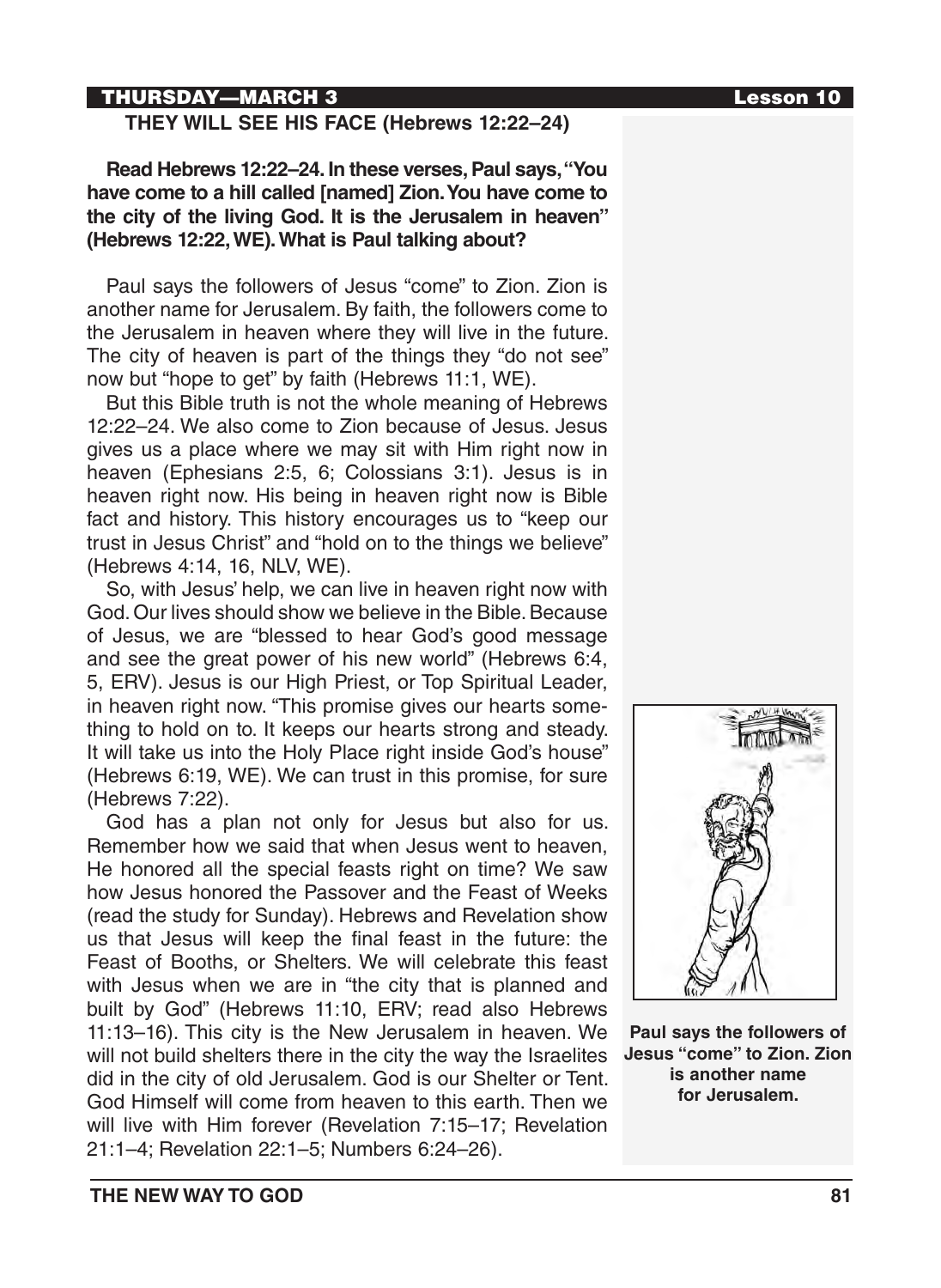**"God pours His Holy Spirit on the followers of Jesus."**

**ADDITIONAL THOUGHT:** "Jesus goes back to heaven. His followers know that His leaving is a sign that God will keep His promise. God will send them the Holy Spirit. The followers of Jesus must wait for this blessing before they start their work for God. When Jesus enters the gates of heaven, God tells Jesus to sit on His throne. Angels stand all around the throne and give Jesus honor and praise. Then God pours His Holy Spirit on the followers of Jesus. God gives them a large amount of His Spirit. The large gift gives glory to Jesus. This glory is the same glory that Jesus always had with the Father from the beginning. The gift of the Holy Spirit shows the followers that God made Jesus their High Priest, or Top Spiritual Leader, and King. The gift of the Holy Spirit also shows the followers that God gave Jesus, their High Priest and King, control over everything in heaven and on earth. . . .

"So, the followers of Jesus can talk about Him with sure hearts. Jesus is their Friend. He is their Older Brother, too. Jesus brought His followers into close friendship with Himself. Now by faith, the followers sit with Jesus in heaven."—Ellen G. White, *The Acts of the Apostles*, pages 38, 46, adapted.

## **DISCUSSION QUESTIONS:**

1 A writer of the psalms said, "I am thirsty for God. I am thirsty for the living God. When can I go and meet with him?" (Psalm 42:2, NIrV). How can we also have this same "thirst" or wish to come near God? What things do you enjoy doing? How do these things help you feel joy in knowing God and talking with Him?

2 Israel asked Moses to meet with God for them so they did not need to. This story shows us an important Bible truth. We need to come to God on our own. We often allow other people to study the Bible for us. Some people may feel that the prayers of other people are better than their own, too. So, they let other people do their praying for them. Why must we avoid these mistakes? Why can we, because of Jesus, come to God on our own without needing anyone else to go to God for us?

3 Hebrews is about having hope in God's forgiveness. We can be sure God saves us because of everything Jesus does for us. Why must we be careful not to have false faith? A person shows false faith when he refuses to obey God and expects God to continue to accept him.

## Lesson 10 FRIDAY—MARCH 4